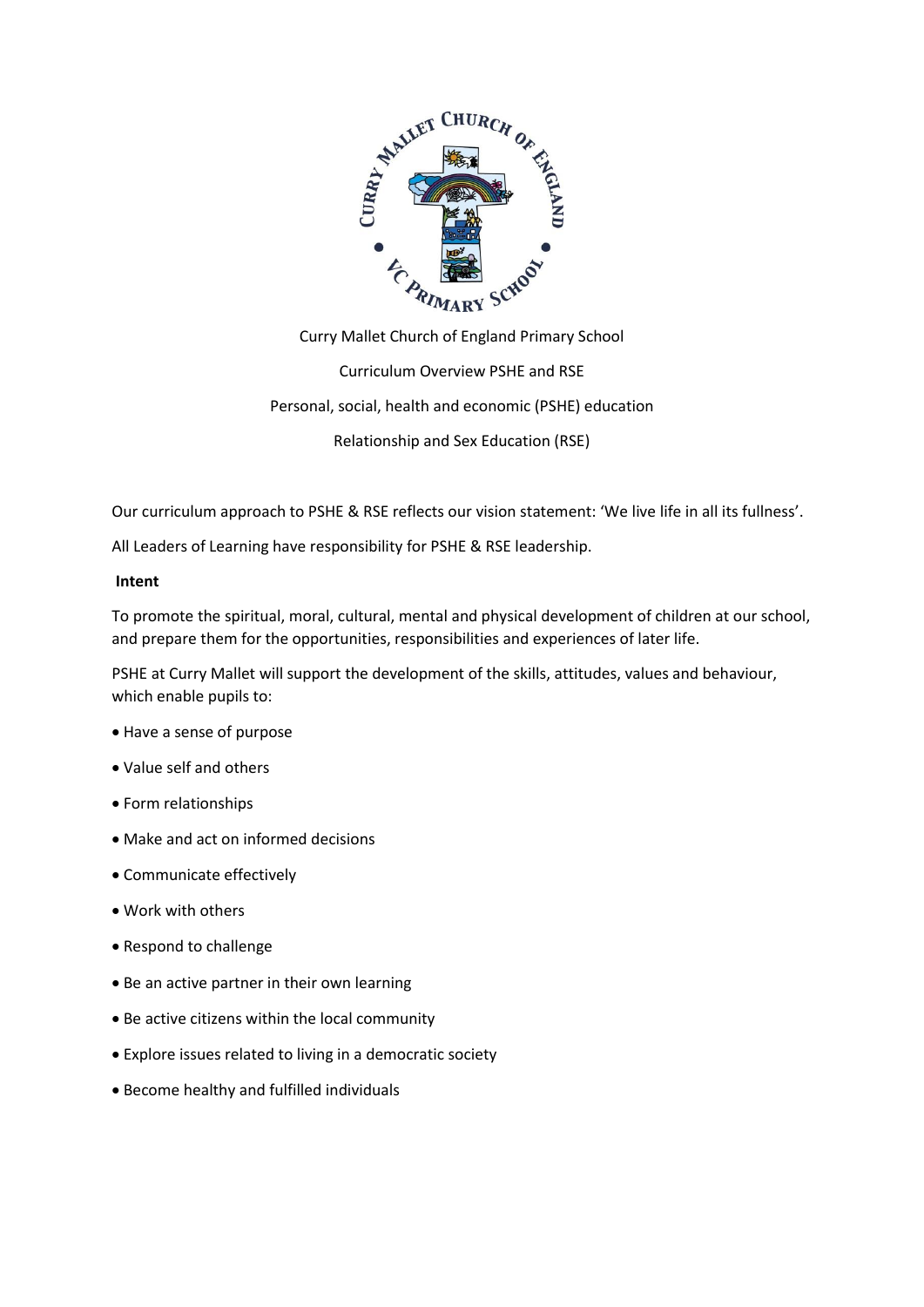# **Implementation**

We use JIGSAW to support all teaching of PSHE & RSE

Jigsaw content covers:

Autumn 1: Being Me in My World: Includes understanding my place in the class, school and global community as well as devising Learning Charters

Autumn 2: Celebrating Difference: Includes anti-bullying (cyber and homophobic bullying included) and diversity work

Spring 1: Dreams and Goals: Includes goal-setting, aspirations, working together to design and organise fund-raising events

Spring 2: Healthy Me: Includes drugs and alcohol education, self-esteem and confidence as well as healthy lifestyle choices

Summer 1: Relationships: Includes understanding friendship, family and other relationships, conflict resolution and communication skills in Relationship Education

Summer 2: Changing Me: Includes Relationships and Sex Education in the context of looking at change

Further detail on our PSHE curriculum can be found here: [https://www.currymalletschool.co.uk/download/jigsaw-phse-policy-2019-](https://www.currymalletschool.co.uk/download/jigsaw-phse-policy-2019-2020/?wpdmdl=2634&refresh=61712f06ba2581634807558) [2020/?wpdmdl=2634&refresh=61712f06ba2581634807558](https://www.currymalletschool.co.uk/download/jigsaw-phse-policy-2019-2020/?wpdmdl=2634&refresh=61712f06ba2581634807558)

Throughout the school, PSHE is taught by the class teacher and teaching assistants and supported by our Circle Time activities. RSE is always taught by the class teacher. Although we have mixed key stage and mixed year group classes we teach PSHE & RSE discretely to each year group as the subject content is often age appropriate. As well as having discrete PSHE lessons, staff ensure that elements of the wider world and social, moral and cultural elements are linked and implemented throughout our wider curriculum offer.

We provide opportunities for children to show leadership and commitment to their wider community by volunteering to take on responsibilities such as House Captain or School Council; librarian or playground leader.

Children have the opportunity to fundraise for a range of charities either of individual choice or those with a whole school focus such as School in a Bag.

# **Relationship and Sex Education**

We follow the JIGSAW program to teach RSE

All objectives relating to Relationship and Sex Education taught at Curry Mallet School can be found on our website[: https://www.currymalletschool.co.uk/download/jigsaw-phse-policy-2019-](https://www.currymalletschool.co.uk/download/jigsaw-phse-policy-2019-2020/?wpdmdl=2634&refresh=61712f06ba2581634807558) [2020/?wpdmdl=2634&refresh=61712f06ba2581634807558](https://www.currymalletschool.co.uk/download/jigsaw-phse-policy-2019-2020/?wpdmdl=2634&refresh=61712f06ba2581634807558)

A parent guide to what and how we teach RSE can be found on the website. Here is a link:

[https://www.currymalletschool.co.uk/download/jigsaw-rse-guide-for-parents-and](https://www.currymalletschool.co.uk/download/jigsaw-rse-guide-for-parents-and-carers/?wpdmdl=2624&refresh=61700552a4a3c1634731346)[carers/?wpdmdl=2624&refresh=61700552a4a3c1634731346](https://www.currymalletschool.co.uk/download/jigsaw-rse-guide-for-parents-and-carers/?wpdmdl=2624&refresh=61700552a4a3c1634731346)